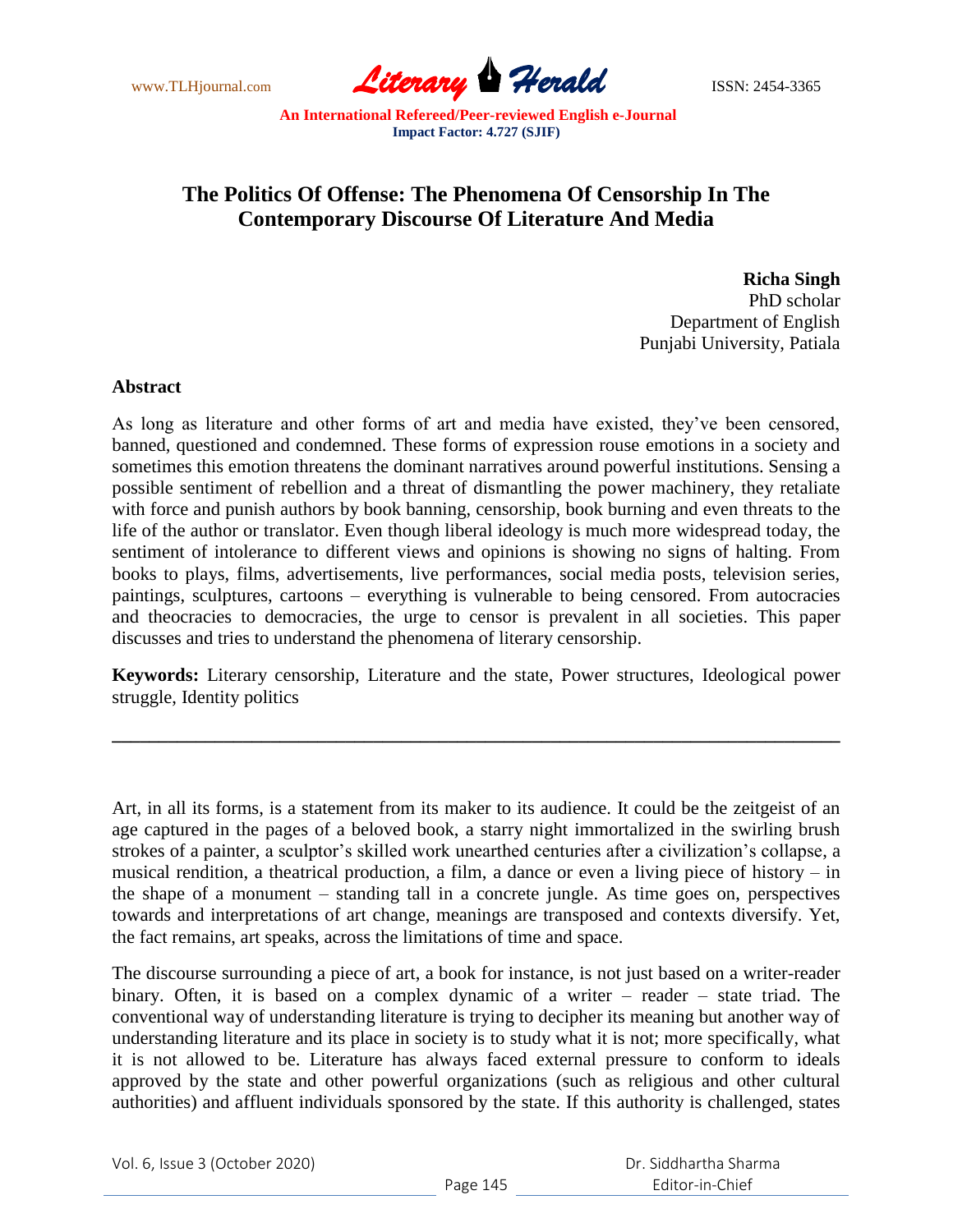

often respond with measures such as book censorship, book banning, forcible shelf removal from libraries, book stores and schools to even more violent measures such as book burning and threatening to kill the author/ translator or even readers of the book. A more covert consequence of such threats is self-censorship wherein the author anticipating such violence chooses to censor his/ her own views.

Censorship in some sense is a part of our everyday conversations and behaviours. We all pick and choose certain words and actions that will garner social approval and acceptance. However, this is an aspect of human cognition and it is even subconscious to a large extent. What happens if in a democratic society, a powerful political or cultural structure composes and enforces rules and regulations that are a flagrant violation of supposedly guaranteed human rights such as the freedom of speech and thought? What happens when the narrative around literary works is controlled by the state and other powerful institutions to the extent that they can deem it moral or immoral and legally punish those who don"t agree? How does this systemic negation and trivializing of important literary concerns impact us and our understanding of our world?

Censorship and banning by states is not only a universal phenomenon (across all forms of political systems – autocracies to democracies), it also stretches across all mediums (books, music, paintings, cartoons, advertisements, TV shows, live performances, news reports, the internet etc). Censorship of public discourse in order to maintain the political and social *status quo* is not a new practice but is in fact gaining traction as communication and information sharing becomes easier and more accessible every passing day.

Etymologically, the word Censorship evolved from the Latin word *cense* which means to judge or assess. In ancient Rome, the "censors" was the name given to the officials who were in charge of taxation, census-taking and the supervision of public festivals. The censors were also tasked with keeping everyone's behaviour in check. They had the power to remove someone from the senate or strip someone of citizenship if their behaviour did not align with state principles. This idea of the state being a larger entity than individual citizens and the need for policing of thoughts to avoid questioning of dominant narratives has passed down from ages and is still alive and well today.

The history of literature is replete with incidents of brutal repression of authors and poets. In ancient Greece, Socrates was executed for "corrupting the youth of Athens" and for not believing and questioning the gods of the state. Ironically, the Greeks are credited with the invention of democracy but Socrates's execution shows the dangers of democracy i.e., when it descends to mob rule. In 212 BCE, Chinese emperor Shi Huang Ti burnt books and buried scholars in order to (literally) rewrite the history of his rule. Ancient Roman poet Ovid"s book *Ars Amatoria*  which is basically like a western *Kamasutra* got him exiled from his state. The ancient world"s great learning center – The Great Library of Alexandria was burnt down by the order of the ruling Caliph Omar. The *Index Librorum Prohibitorum* forbade Catholics from reading 'heretical' texts by Simone de Beauvoir, Jean-Paul Sartre, Voltaire, Victor Hugo, Jean-Jacques Rousseau, Immanuel Kant, David Hume, Rene Descartes, Francis Bacon, John Milton, John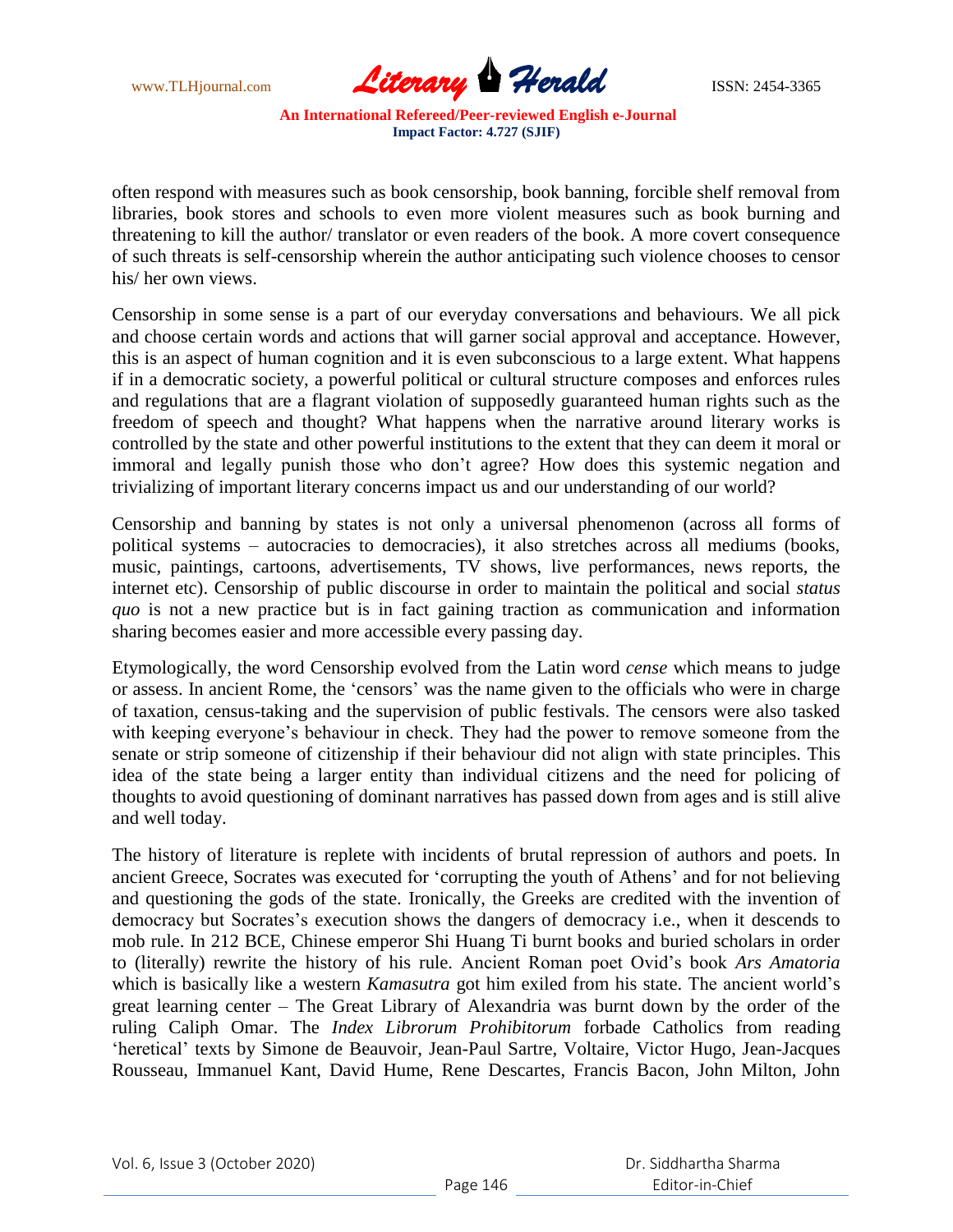

Locke, Nicolas Copernicus, Galileo Galilei, Blaise Pascal and many others. This index came into place sometime in the sixteenth century and was abolished in 1966 by Pope Paul VI.

In Elizabethan England, the 'star chamber' was a group of powerful royalists who maintained a strict control over publications to protect the reputation of the royal family. Even today, the term "star chamber" is used as a pejorative to describe a secret meeting held by executives to carry out a nefarious agenda. In 1640, the English Parliament abolished star chambers. However, in 1643, the English Parliament introduced The Licensing Order which required all published materials to be issued a license before publication, to register all published material and its details such as author"s name, publisher"s name with a government body, to legally be able to destroy any book deemed damaging to the government and to arrest and jail offending authors and poets. This incident shows the Parliament's reason to ban star chambers wasn't done with the intention of fostering free speech but rather to transfer power of the censorship machinery from the royalists to the Parliamentarians.

Mysterious disappearances and deaths of poets is a near constant refrain especially in authoritarian regimes. Russian poet Osip Mandelstam and his wife were gifted a vacation voucher by the Stalinist regime which was a guise for his arrest and sentencing to a "correction camp" where he died of hunger and extreme cold. Nobel Prize winning Chilean poet Pablo Neruda died under mysterious circumstances – rumoured to be an execution by the oppressive Chilean regime.

One of the most famous – rather infamous – examples of censorship in recent times is of Salman Rushdie"s *Satanic Verses*. This was the first book against which a fatwa urging to kill the author was issued by the Supreme Leader of Iran. There were violent protests against this book and it was banned in many countries. Since these protests were already afoot in other countries, this book was never published by an Indian publisher. However, there is a ban on importing this book to India. In February 1989, the American Cultural Center in Pakistan was attacked in which six protestors were killed. Bookstores in the United States and the United Kingdom that carried the book and defended the right to read were bombed. Rushdie's Japanese translator was stabbed to death in 1991. His Italian translator was also stabbed but survived the attack. His Norwegian publisher survived a gunshot attack. His Turkish translator was attacked by a mob of arsonists who set fire to a hotel in which he was staying. Though he escaped, thirty seven people died in that fire. Rushdie himself being an influential British citizen was provided security and did not face any attacks. The UK government broke diplomatic relations with Iran due to the fatwa. Rushdie has apologized for the controversy but it has made little to no impact on the perception of this controversial book.

The crux of the censorship debate is the tussle between individual freedom and public welfare (or what is perceived as public welfare). The state claims that censorship is for the public good and will protect its populace from material that might 'corrupt' their minds. A free-thinking writer is presented as seditious and a notorious anti-national who wants to disrupt peace and provoke people. Every state"s ideal is to set up a committee which evaluates material before they are released to the public so they can censor it accordingly. For instance in India, although (at the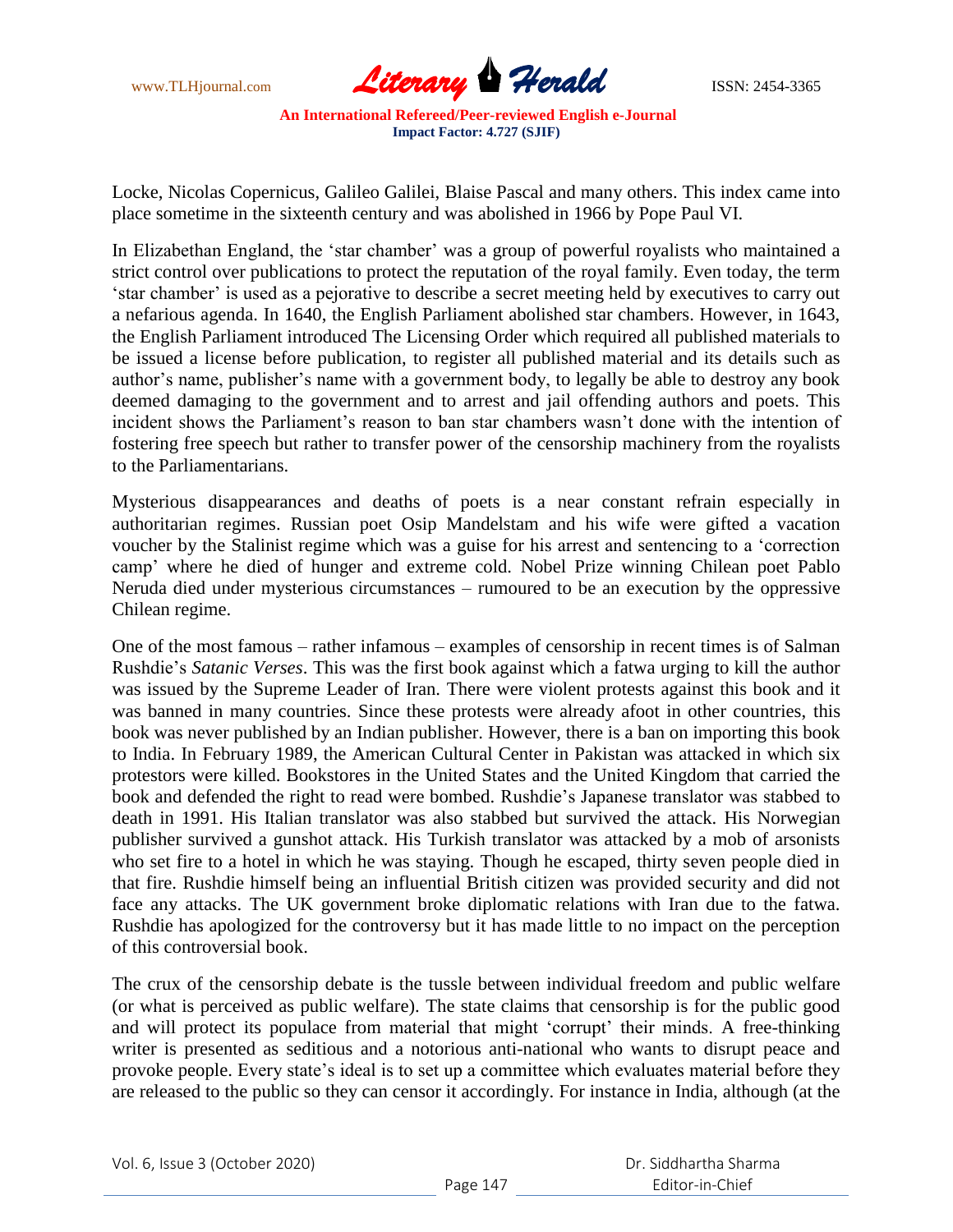

pre-publication stage) no such committee exists for literature, movies require the approval of the Central Board of Film Certification. The members of this committee are picked by the party in power. These members may or may not have any relation to the film industry or to film-making in general. Hence, there is no guarantee that the censorship they recommend is based on some kind of artistic experience or is just state-sponsored coddling of people. A valid question relevant in this context was raised eons ago by John Milton in his famous speech *Areopagitica*. He asks if the censors do not get "corrupted" by reading or viewing potentially dangerous material, then why do they assume the public would? Why do states assume that readers are not astute and discerning enough to form their own opinion about texts – just like the censors do?

A world free of censorship cannot be imagined and may not necessarily be an exemplary one. Children below a certain age aren"t mature enough to read or view sexually explicit or extremely violent material. Hence, censorship and banning of violent video games, music videos with abusive lyrics, age restriction of erotic or horror films, monitoring internet access and defining the appropriate reading ages for novels like *Beloved*, *Mrs. Dalloway*, *Lolita* etc are steps that are encouraged by parents, teachers, psychologists and the state alike. Apart from this context, censorship is also encouraged on social media and news media to make language more politically correct and inclusive. Such as, use of words like "visually impaired" or "specially abled' instead of 'blind' or 'handicapped', using transgender people's preferred pronouns, using words like 'actor' to describe a female actor rather than 'actress' so as to keep the focus on the profession instead of gender, use of words with "x" like "womxn" instead of women so as to include transgender women (who were not born women), "Latinx" instead of "Latinos" to be inclusive of queer people of Latin America and "Mx." instead of "Mr." or "Ms." for people who would rather not be labelled by gender, letting go of ableist words such as 'retarded' or 'dumb'; homophobic slurs like 'faggot' or 'dyke' and racist words like 'nigger' or 'sand monkey'. A physical manifestation of this phenomena is the concept of "safe spaces" in University campuses where students of marginalized groups come together to discuss the issues they face without judgement from others.

There are many who do not agree with this new language of political correctness. A recent example of this is J. K. Rowling, author of the famed *Harry Potter* series, who reacted to an article titled "Opinion: creating a more equal post Covid-19 world for people who menstruate" (Sommer, Kamowa, Mahon) by tweeting, "People who menstruate. I"m sure there used to be a word for those people. Someone help me out. Wumben? Wimpund? Woomud?" (@jk\_rowling) There was a severe backlash to her tweet with people calling her transphobic and willfully ignorant of trans issues. An author of her stature and popularity can easily access information that menstruation is a hormonal process and trans-men do experience menstruation and all its associated symptoms. Times of India reported on this controversy, "The denial or invisibilisation of men who bleed is the main reason why most trans men experience dysphoria, or discomfort with one's assigned biological sex... Artist, educator, activist and India's first performing drag king Durga Gawde, who is a non-binary person, recently wrote about how the stress from their dysphoria manifested in the form of serious issues with their period since the age of 11… Gawde found Rowling's statement hurtful because 'someone in her position of power is giving power to people who hurt the trans community at large. We don"t need that. There is enough pain and

Vol. 6, Issue 3 (October 2020)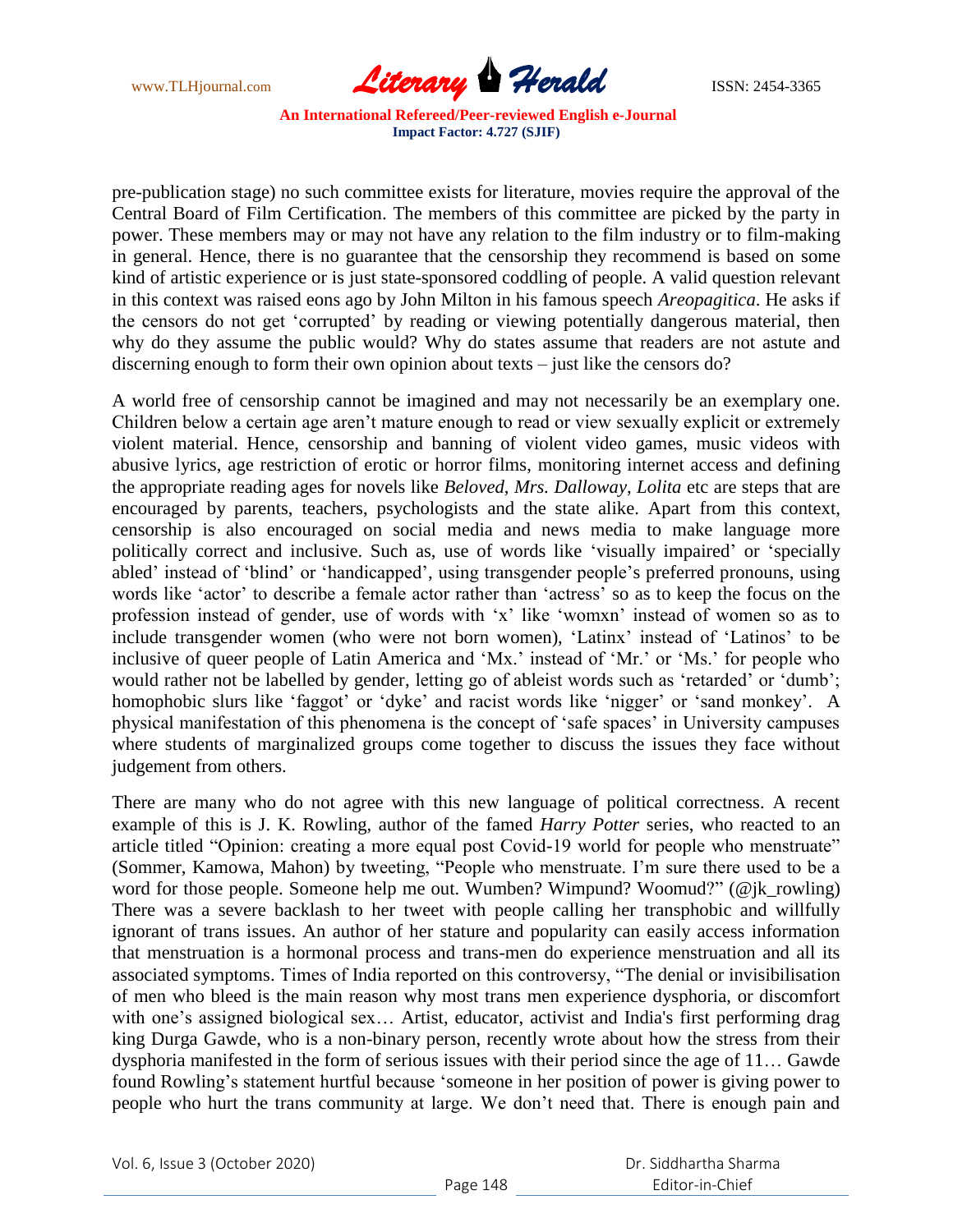

suffering that trans people already go through all over the world.'...Inclusive language like "people who menstruate" is helpful, as is destigmatizing and normalizing menstruation for all..." (Joshi, Desai)

The social media battlefield of what is politically correct and what is hurtful and offensive is ongoing and each day a new issue either unites people in learning about others and how to converse about their diverse life experiences or unites people in hurling abuses and vitriol at the other for being The Other. Language is social codification – it is always ongoing – surrounded and influenced by ideologies at large. As critic Stanley Fish says, "(there is) no such thing as free speech; no such thing as a public forum purged of ideological pressures or exclusions." (Fish 16) So, how do we study censorship and its long term-effects on the discourse of civil society? Professor Michael Holquist says in his paper "The Paradox of Censorship", "To be for or against censorship is to assume a freedom no one has. Censorship *is*. One can only discriminate against its more and less repressive effects." (Holquist 16)

The censorship of literature has a long, multifaceted history – from pre-publication licenses such as the Glavlit in Soviet Russia who made offending writers "disappear", post-publication controversies and bans such as the Rushdie affair, library censorship where the librarian"s decision can influence which books are bought by the library or as in the case of Soviet Russia, two completely different cataloguing systems – one for privileged readers and the other for ordinary readers – the authorities decided who was a privileged reader and they could access "controversial" books. Publishing houses being for-profit organizations also choose which manuscripts to publish and what to censor within those manuscripts.

There has always been clandestine literature circulated by the author among her contemporaries and some manage to smuggle their manuscript abroad and get it published in another country. For those who can"t adopt these measures, censorship leads them to write between the lines which will be understood by their esoteric readers. In fact, Argentinian author Jorge Luis Borges has said, "Censorship is the mother of metaphor." Borges is echoing Foucault's 'repressive hypothesis" where he explains how censorship due to the strict Victorian codes of morality led to the covert writing of seemingly unlimited pornographic material.

There is abundant proof of literary censorship in the western literary tradition going all the way back to Socrates. But there aren"t many accounts of ancient Indian writers being exiled or killed due to their writings. While Plato advocated the banishing of poets from the ideal kingdom for writing poetry which is "removed from reality" and "arouses dangerous emotions", the *Rasa*  theory celebrates art that causes roused emotions and deems this to be the true motive of good art. The majority of ancient Indian writers were *rishis* whose meditations were focused on achieving spiritual bliss – often achieved via literary/ poetic insights. Perhaps, the holy stature given to art prevented ancient Indian literature to be subject to censorship. Literacy was a luxury only a few were granted (on the basis of their caste and social standing), hence literature was never perceived as a dangerous force that could impact majoritarian views.

By the time of the British occupation of India, the invention of the printing press had made literature much more accessible and widespread. The British set up a number of laws to censor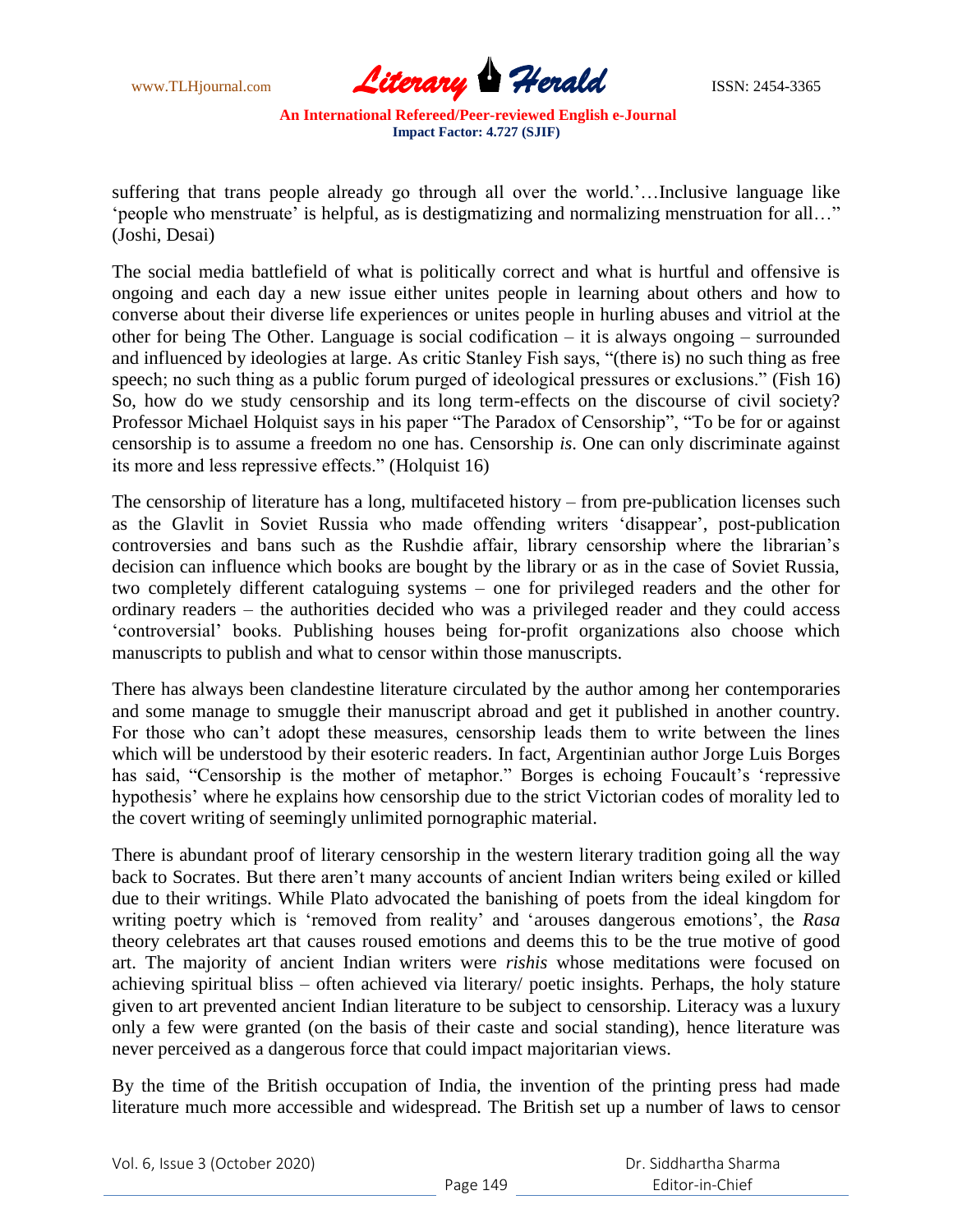

books, conduct surveillance of authors and made pre-publication licensing mandatory. In fact, many of those colonial-era censorship laws still exist and are enforced today.

After India"s independence in 1947, the focus shifted from state sponsored censorship to censorship due to the offended sentiments of different religions and communities. A diverse country like India struggled to ensure a free voice for its authors while also acknowledging the sentiments of the myriad of voices under its new democratic ambit. Thus, a new form of censorship began in this era – censorship due to societal demand (as opposed to state control).

The turbulent political climate of The Emergency brought back state censorship of literature with a new and determined force. In an era as volatile as this, one can only imagine the amount of self-censorship that authors must have practiced. The state censorship machinery was at its most powerful and dangerous during this era.

Indian society today has managed to weaponize social media in order to make the government bow down to its censorship demands. Social media can be a democratic place where opinions of all sides can be expressed. But often, the 'hashtag' wars fought on sites like Twitter are nothing less of an online lynch mob with tweets instead of pitchforks. There is a rampant "cancelled culture" online wherein social media users, taking offense to something a celebrity has said or done, try to cause maximum damage to them, hence 'cancelling' them.

This culture began as a way to boycott powerful people who commit serious crimes and are only given a slap on the wrist by the law. For instance, it was an open secret that Hollywood"s Oscar winning producer Harvey Weinstein uses his position as founder of Miramax studios to solicit sexual favours from young girls hoping to get their big break at the movies. In 1998, actress Gwyneth Paltrow said in an interview, "(Weinstein) will coerce you to do a thing or two."(Giller) In 2005, singer Courtney Love jokingly said in an interview, "If Harvey Weinstein invites you to a private party in the Four Seasons, don't go." (Funny Democrats)

There were many such comments reported as entertainment news and quickly brushed aside. Finally, in 2017, The New York Times published an article accusing Weinstein of soliciting sex and paying off eight women – who were employed by Miramax as actresses, production assistants, interns etc. That article had a snowball effect and over time, ninety women have accused Weinstein of sexual harassment and/ or rape. According to the victims, these incidents took place between 1980 to 2015. They also accused that the HR department of Miramax, their senior employees, agents, publicists and lawyers of being complicit in keeping this secret and even arranged these meetings and arranged payments to these girls to avoid lawsuits. On 11 March 2020, Weinstein was sentenced to 23 years in jail. Even though the 2017 New York Times article (the journalists involved won a Pulitzer for their reporting) brought the attention on Weinstein, it was actress Alyssa Milano's 15 October 2017 tweet, "If all the women who have been sexually harassed or assaulted wrote 'Me too' as a status, we might give people a sense of the magnitude of the problem." that kick started the #MeToo wave. A torrent of #MeToo statuses by high profile celebrities followed; the movement quickly proliferated to all corners of the internet and every other female owned account had a #MeToo status. One among them was actress Rose McGowan"s tweet where she publicly accused Harvey Weinstein of raping her in

Vol. 6, Issue 3 (October 2020)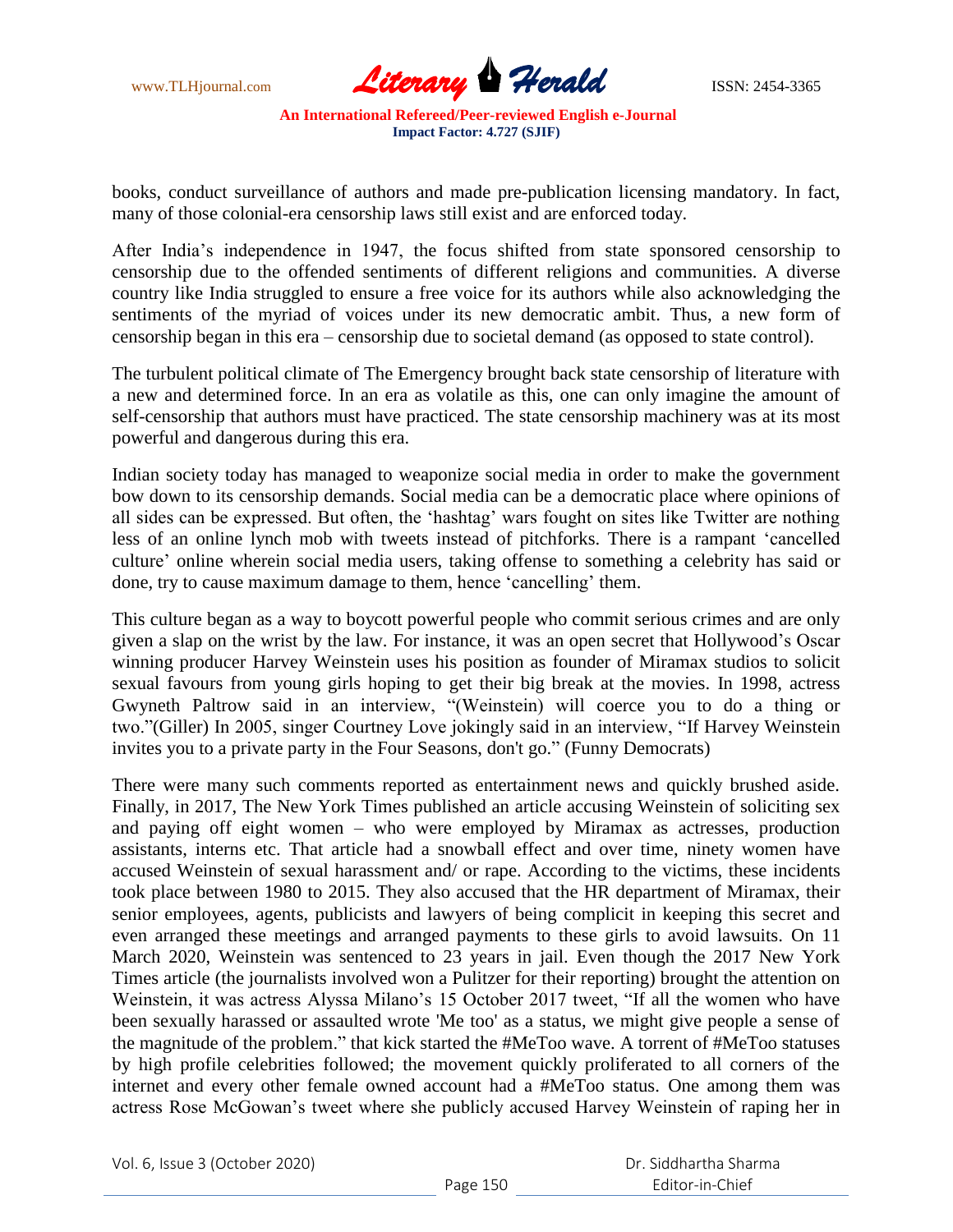

1997 and paying her \$100,000 as hush money (Ortiz). Her public accusation of a powerful director spread like wildfire and slowly one by one, more women started coming forward accusing Weinstein of assault.

Weinstein's case is a story of the benefits of 'cancelled culture' and how social media becomes a safe space for victims to speak out. But unfortunately, it isn"t always the wealthy predators that are brought down by hashtags – oftentimes; it is just celebrities who have a differing opinion than others. When in 2018, actress Swara Bhasker tweeted about the Kathua rape case (where an eight year old girl was raped and murdered in a temple by the priest, his son, his nephew and four local police officers) and said, "I am Hindustan. I am Ashamed. 8 years old. Gangraped. Murdered. In "Devi"-sthaan temple. #Kathua". Many people interpreted this as an attack on Hindu faith and accused Bhasker of being an 'anti-national' and 'communal'. People started tweeting demanding her to be arrested, demanding her upcoming film to be banned, encouraging their supporters to not watch her films and putting pressure on companies like Amazon India which she endorses. Due to the furore, Amazon India cancelled their endorsement deal with Bhasker (endorsements are a major chunk of actors' earnings – sometimes even more than films). (Das)

Twitter controversies often become national controversies and social media seems to be the new place where the demand for censorship is conceived and its plan of action is hatched. Authors today often feel as if they have to walk on eggshells in order to not offend anybody"s sentiments or their livelihoods and sources of income will be snatched by the online, faceless mob. The era of satirical political cartoons is almost gone as seemingly no one can stomach irony anymore. This is the era of the TW warning. TW stands for 'Trigger Warning' and it is usually done before articles that mention rape or brutal violence so people who"ve been victims of sexual trauma don"t have to relive or be reminded of it. Like most things, TW also started with good intentions – so as to keep media a safe space for people struggling with trauma related mental health issues. The 'triggers' have been redefined, and any opposing, nay, differing view can be deemed 'hurtful' and social media becomes an echo chamber of people repeating: "I'm offended!"

Almost all calls for censorship have one thing in common – they fear what impact the offending material will have on the reader. However, the reader"s opinion is never sought while making censorship demands. This may also have something to do with the medium – films being a more popular genre invite a lot more criticism for censorship as compared to books. But nevertheless, the fact remains, censorship results in sanitized, cookie-cutter literature which threatens the very purpose of books as agents of questioning and consequent reforms!

The censorship of literature is a form of cultural regulation. The repression of meaning creates new meanings. Though censorship is a limiting force anywhere, in an autocratic regime, it is normalized to the extent of being considered a legitimate part of the official machinery. In regimes likes these, freedom of speech is non-existent and the choice is between living a selfcensored life or ending up in a "correction camp" – a euphemism for dying a horrific death. At least in such cases, one knows who the enemy is; whose sinister propaganda is at work and why.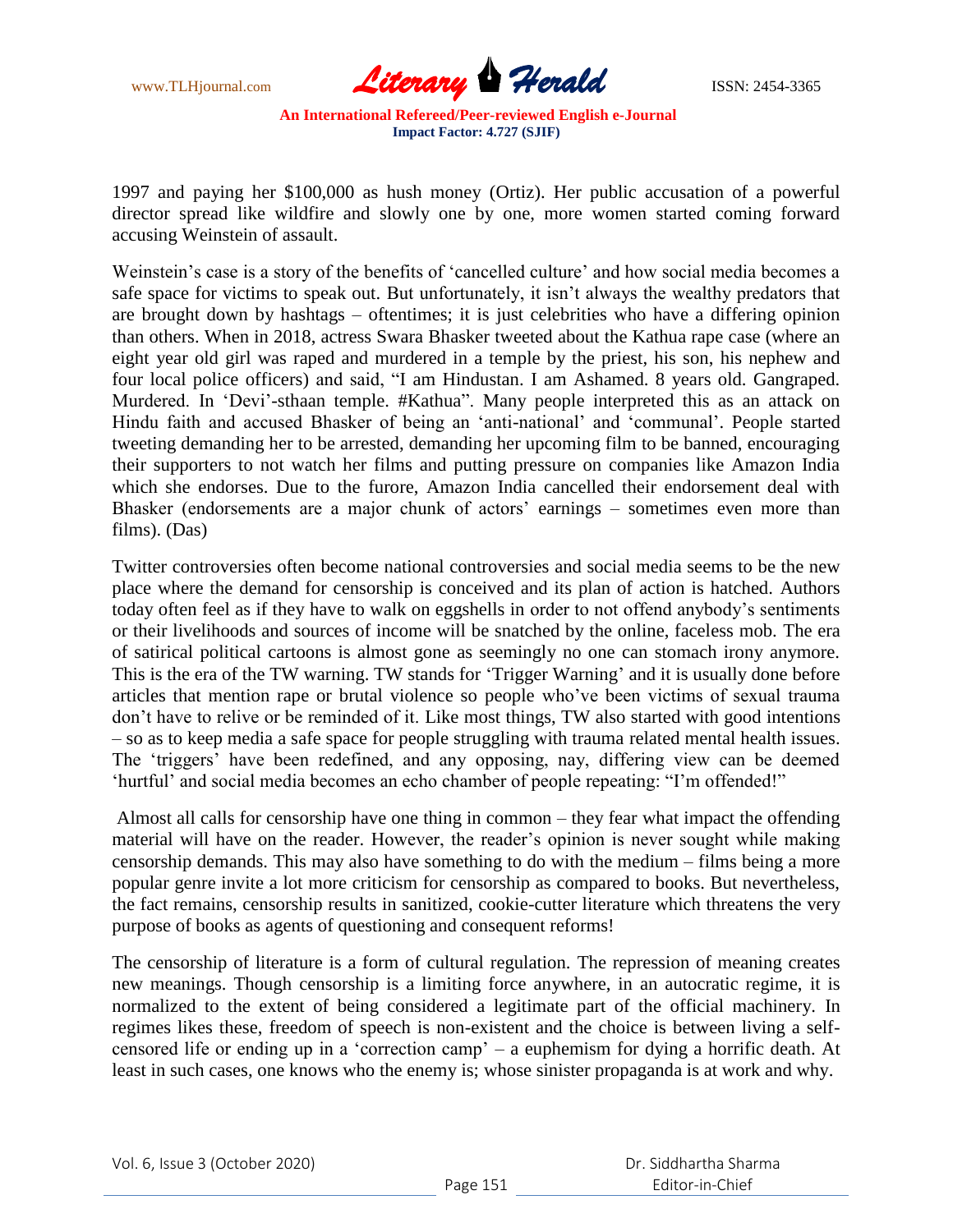

In democracies, however, freedom of speech is guaranteed for all citizens excluding hate speech, seditious material that threatens the unity and integrity of the country or promotes violence, libel, leaking confidential information, excessively vulgar or abusive content etc. Since these are impossible to precisely define, the gray area between what should definitely be censored and what should definitely not be censored is a battleground of political ideologies, societal norms and artistic imagination. The proposal to censor something in this gray area causes a debate in civil society – this debate is critical because here the majoritarian view will emerge. In an ideal world, views and opinions would be independent and well-informed but majoritarian views often get a generous helping of political / societal / religious / cultural mobilization coupled with onesided reporting from the mainstream media. Needless to say, such 'constructed' majoritarian views are rarely in favour of the author. Hence, even if in a democracy, free speech is suspect and vulnerable, where do we go from here?

Professor and author Sue Jansen says that censorship is the knot that binds power and knowledge (Jansen 1). The one who regulates artistic production and controls the dominant narrative around it is the most powerful.

This is why a study of literary censorship is a valid, viable, relevant and important study.

## **WORKS CITED**

• Sommer, Marni. Kamowa, Virginia. Mahon, Therese. "Opinion: Creating a more equal post-COVID-19 world for people who menstruate." Devex, 28 May 2020. https://www.devex.com/news/sponsored/opinion-creating-a-more-equal-post-covid-19-worldfor-people-who-menstruate-97312 Accessed 20 June 2020.

 $\cdot$ @jk\_rowling (J K Rowling) "'People who menstruate.' I'm sure there used to be a word for those people. Someone help me out. Wumben? Wimpund? Woomud?" Twitter, 7 June 2020, 3:05 a.m. https://twitter.com/jk\_rowling/status/1269382518362509313

•Joshi, Sonam. Desai, Ketaki. "Yes, some men bleed: Why JK Rowling is wrong that only women get periods." The Times of India, 14 June 2020. https://timesofindia.indiatimes.com/home/sunday-times/yes-some-men-bleed-why-jk-rowling-iswrong-that-only-women-get-periods/articleshow/76363810.cms Accessed 20 June 2020.

• Fish, Stanley. There's No Such Thing As Free Speech: And It's a Good Thing, Too, New York City, Oxford University Press, 1994.

• Holquist, Michael. "Introduction: Corrupt Originals: The Paradox of Censorship." Modern Language Association, Vol. 109, January 1994, pp 14 - 25, JSTOR, https://www.jstor.org/stable/pdf/463008.pdf?seq=1 Accessed 3 July 2020.

• (apen int (PEN International) "Censorship is the mother of metaphor | Jorge Luis Borges." Twitter, 2 March 2015, 5:56 pm. https://twitter.com/pen\_int/status/572372485175418881